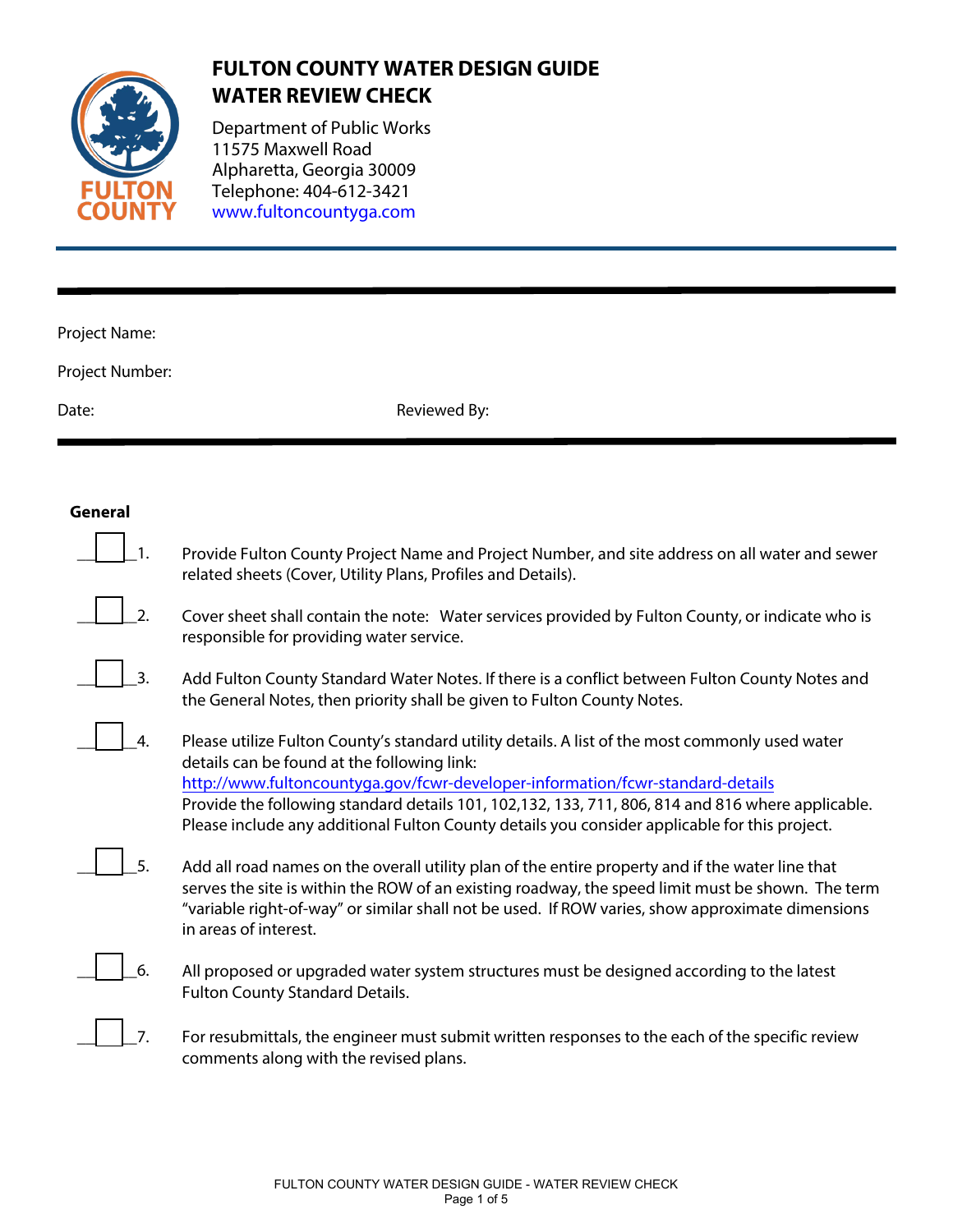# **Utility Plan**

| 8.                     | Show location of all existing and proposed sanitary sewer, water lines, storm sewer, power and<br>gas lines. Please review Fulton County detail 101 for underground utility location requirements.<br>Power and gas lines locations should be based on (sketch) drawings prepared by utility.                                                                                                                                                                                                                                                                                                                                                                                                                                                                                                                                                                                                                                                                                         |
|------------------------|---------------------------------------------------------------------------------------------------------------------------------------------------------------------------------------------------------------------------------------------------------------------------------------------------------------------------------------------------------------------------------------------------------------------------------------------------------------------------------------------------------------------------------------------------------------------------------------------------------------------------------------------------------------------------------------------------------------------------------------------------------------------------------------------------------------------------------------------------------------------------------------------------------------------------------------------------------------------------------------|
| 9.                     | Proposed water mains shall be shown on the North or West side of the road unless there is an<br>existing main is on the opposite side.                                                                                                                                                                                                                                                                                                                                                                                                                                                                                                                                                                                                                                                                                                                                                                                                                                                |
|                        | 10. All water mains shall be minimum 6" class 51 DIP or better.                                                                                                                                                                                                                                                                                                                                                                                                                                                                                                                                                                                                                                                                                                                                                                                                                                                                                                                       |
|                        | 11. A minimum of eighteen (18) inches of vertical clearance between water lines and other utilities<br>crossing must be obtained. A minimum of ten (10) feet (edge-to-edge) of horizontal<br>clearance between pipes and structures must be obtained. When local conditions prevent<br>a horizontal separation of 10-feet, parallel installation of water mains shall conform to State<br>regulations.                                                                                                                                                                                                                                                                                                                                                                                                                                                                                                                                                                                |
|                        | 12. No new water meter or fire hydrant shall be placed at the same lot line or within 20' of the power<br>transformers.                                                                                                                                                                                                                                                                                                                                                                                                                                                                                                                                                                                                                                                                                                                                                                                                                                                               |
| 13.                    | Thrust blocking is to be shown at all fire hydrants, tees, plugs, and bend locations. Label all fittings<br>anticipated on the water distribution system.                                                                                                                                                                                                                                                                                                                                                                                                                                                                                                                                                                                                                                                                                                                                                                                                                             |
|                        | 14. Main line valves shall have a maximum distance of 800-feet between them and placed near a fire<br>hydrant.                                                                                                                                                                                                                                                                                                                                                                                                                                                                                                                                                                                                                                                                                                                                                                                                                                                                        |
|                        | 15. Add water sampling stations at the end of the new water mains. Label this as a water sample<br>pedestal. This sampling station shall be Water Plus 301-D Above Grade Sample Station 301D<br>or equivalent.                                                                                                                                                                                                                                                                                                                                                                                                                                                                                                                                                                                                                                                                                                                                                                        |
|                        | 16. If storm sewer mains cross Fulton County water mains, please provide a profile sketch or other<br>information to document vertical separation on the utility sheet.                                                                                                                                                                                                                                                                                                                                                                                                                                                                                                                                                                                                                                                                                                                                                                                                               |
|                        | 17. In order to maximize freshness of domestic water, please do one of the following:<br>a. Any cul-de-sac or dead end road with less than 8 service connections shall be looped or a<br>flushing station installed (flushing station shall have a dedicated storm water system, cannot be<br>open flushed to the street or ground).<br>b. Where the total length of a dead end line exceeds 500-linear feet per lot served from that line, a<br>separate 4" domestic water main shall be installed nominally in the same trench and above the<br>fire suppression main with a 1' separation. All water meters shall be installed on the domestic<br>water main and all fire hydrants shall be installed on the fire suppression main. A flushing<br>station shall be installed at the end of the fire suppression main. The 4" domestic line shall end<br>with a non-freeze hydrant mounted flush with the ground surface (Mueller 2-1/8" Flush Type<br>Fire Hydrant or equivalent). |
| <b>Water Tap Point</b> |                                                                                                                                                                                                                                                                                                                                                                                                                                                                                                                                                                                                                                                                                                                                                                                                                                                                                                                                                                                       |

 $\Box$  18. For Residential Subdivisions: Add 5/8" chlorination tap with corporation cock near the tie-in point.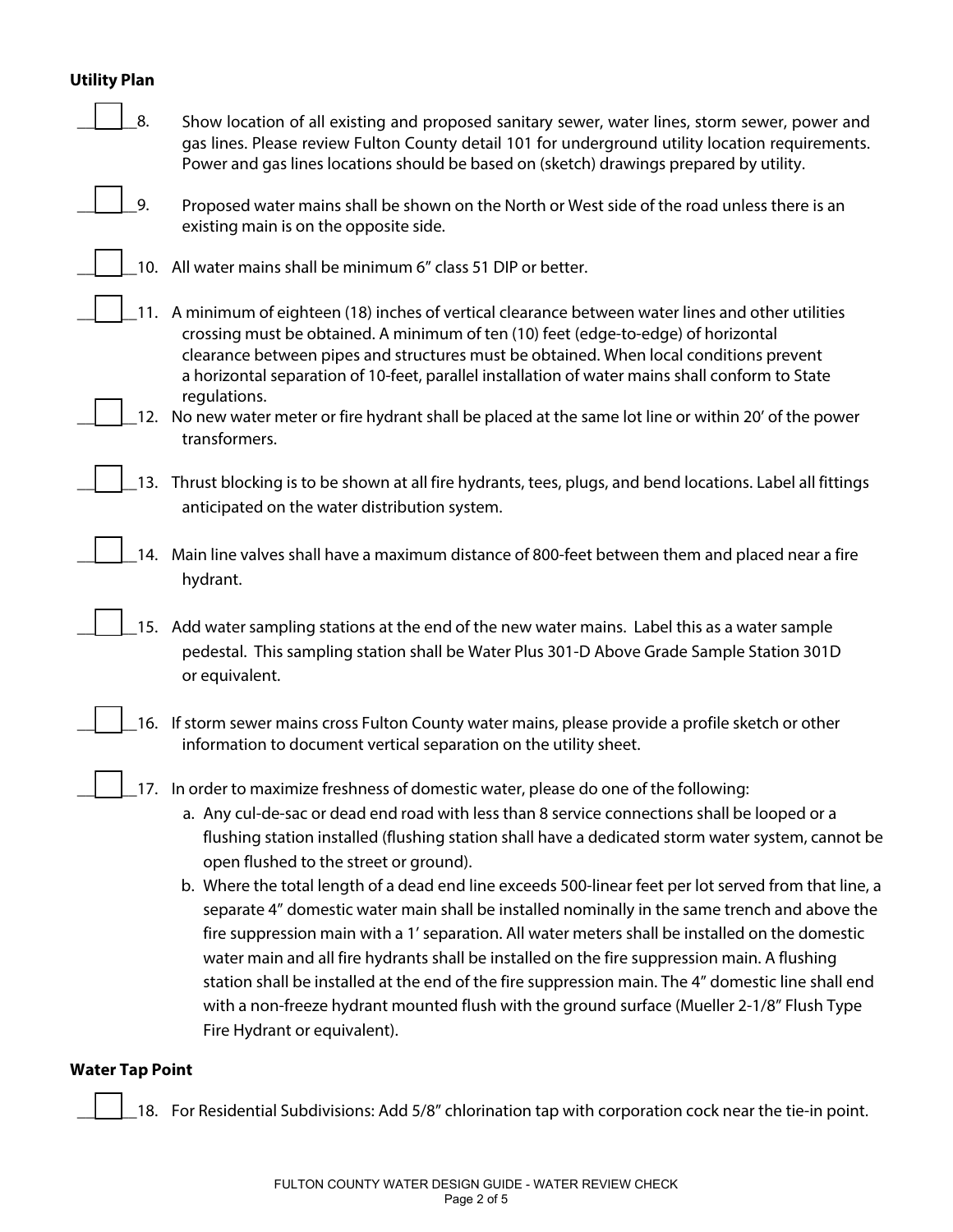19. Add the following note to the tap: Tap to existing water line to be performed in accordance with Fulton County Standard Details 122, 123, and 127.

#### **Water Service Line**

- 20. Show individual water meters for the houses and double water meters for the townhomes.
	- \_21. All residential services are to have 1" Type K copper service with a polyethelene meter box (Model 1219-18-1MKF deep) with polyethelene lid (Model 1219-1-MKF deep).
- 22. A 6" P.V.C. conduit shall be used to access all lots on opposite sides of the street, except in cul-de sacs. Conduit across the road, for installation of water services, is to be installed by the developer prior to paving. Material for conduit shall be 6" PVC pipe or approved alternate and is to be installed with a minimum of 4 feet below final grade. No split connection allowed. Two water lines may use the same conduit.
- 23. Water meters are to be installed 1-foot inside the right-of-way limits. If water meters conflict with the sidewalk, move the meter 1-foot outside the right-of-way limits and install the meters in utility easements. Water meter are not to be set within 1-foot of the sidewalk, and must be maintained in grass areas near the lot lines.
- 24. Curb stops are to be Ford Angle Ball Service Valve BA21-444W-NL. The center of the curb stops are to be set 10" below grade. The shoulders are to be graded to finished grade prior to setting the water meter boxes.
- \_25. Provide at least 10-feet of clearance from the water meter vault to an obstruction (fire hydrant, etc).

#### **Fire Hydrants**

26. Add a fire hydrant:

- a. For residential subdivisions: at the subdivision entrance
- b. At the dead end termination of new water main or an auto flushing fixture shall be installed
- c. A maximum distance 400-feet between each
- 27. Fire hydrants are not to be located next to a drainage structure.
- 28. All fire hydrants shall be 3.5 foot bury hydrants with a maximum distance of 400 feet between each. 12" and larger water lines will require 4.5 foot bury hydrants. Fire hydrants should be located within ROW on property lines.



- 29. All fire hydrants shall have an isolation valve.
- \_\_\_\_\_\_\_30. A factory mutual fire meter shall be installed on all systems having fire hydrants attached to them on private property and/or fire sprinkler systems.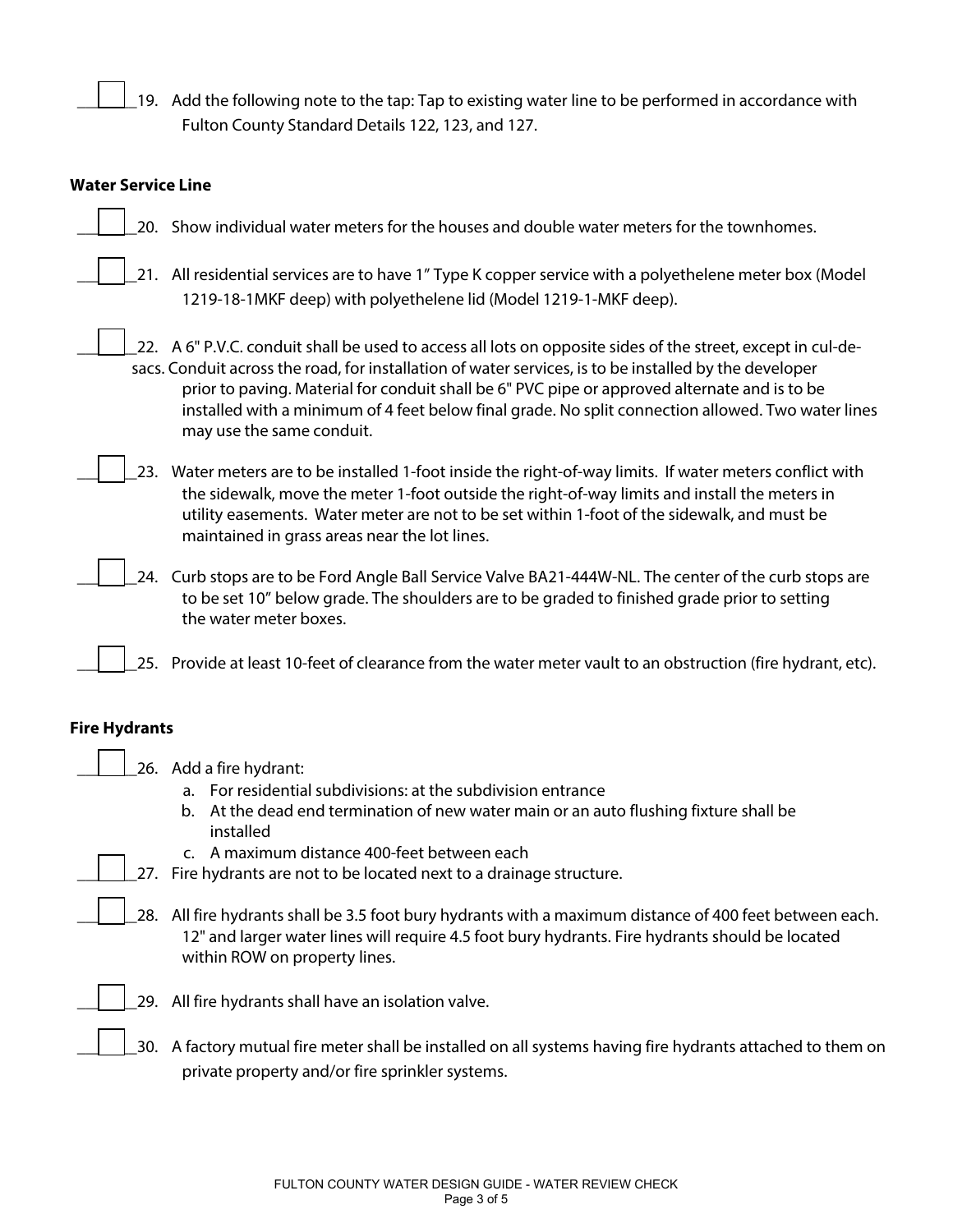\_31. Fulton County can supply a 2", 4", 6" or 8" factory mutual meter to supply both the domestic flow and fire flow. For all systems that require a factory mutual meter, the following note shall be added to the Utility Plan: "A Water Meter Certification form shall be submitted and approved by Fulton County Public Works Water Resources Division prior to purchase of meter for fire line".

32. If a flow test is required by the Fire Department for your project, Fulton County can provide the test for a fee.

#### **Jack and Bore**

\_33. Add note to the bore: Jack and bore to be performed in accordance with Fulton County Standard Details 107 and 129.

#### **Easements**

- 34. Water meter/water vault must be located inside of ROW (except for projects that need GDOT encroachment permit); or provide an easement which has to be dedicated to Fulton County prior to LDP approval.
- 35. For commercial projects, all offsite and onsite water easements documents must be reviewed and approved by the Fulton County Department of Water Resources before a permit can be issued. The easement document package must be completed and sent to the Development Permitting Engineer for initial review.
- \_\_\_\_\_\_\_36. No retaining wall, building, pole, sign or other vertical structure shall be constructed in water easements, including vehicular access easements around structures, without approval from the Department of Public Works.
	- \_37. No surface water shall be impounded on a water easement.
	- \_\_\_\_\_\_\_38. No other pipeline or utility shall be placed in a water easement without an encroachment agreement.

#### **GDOT**

- \_\_\_\_\_\_\_39. A City utility encroachment or Georgia D.O.T. encroachment permit will be required before the utilities construction will be allowed within the ROW. For all planned encroachment of state routes, please ensure the surveyor identifies all existing utility elevations and locations along the length of your project site on all state routes. The surveyor should obtain data from ROW limit to ROW limit.
	- \_\_\_\_\_\_\_40. Provide to Fulton County Development Permitting Engineer all information required for state encroachment permit. Fulton County files for the permit but it is developer's responsibility to provide accurate, correct information for permit, and to periodically check with Fulton County permitting as to status.

#### **Backflow Preventers**

\_\_\_\_\_\_\_41. RPZ shall be used for customers with high hazard potential (contamination or health hazard):